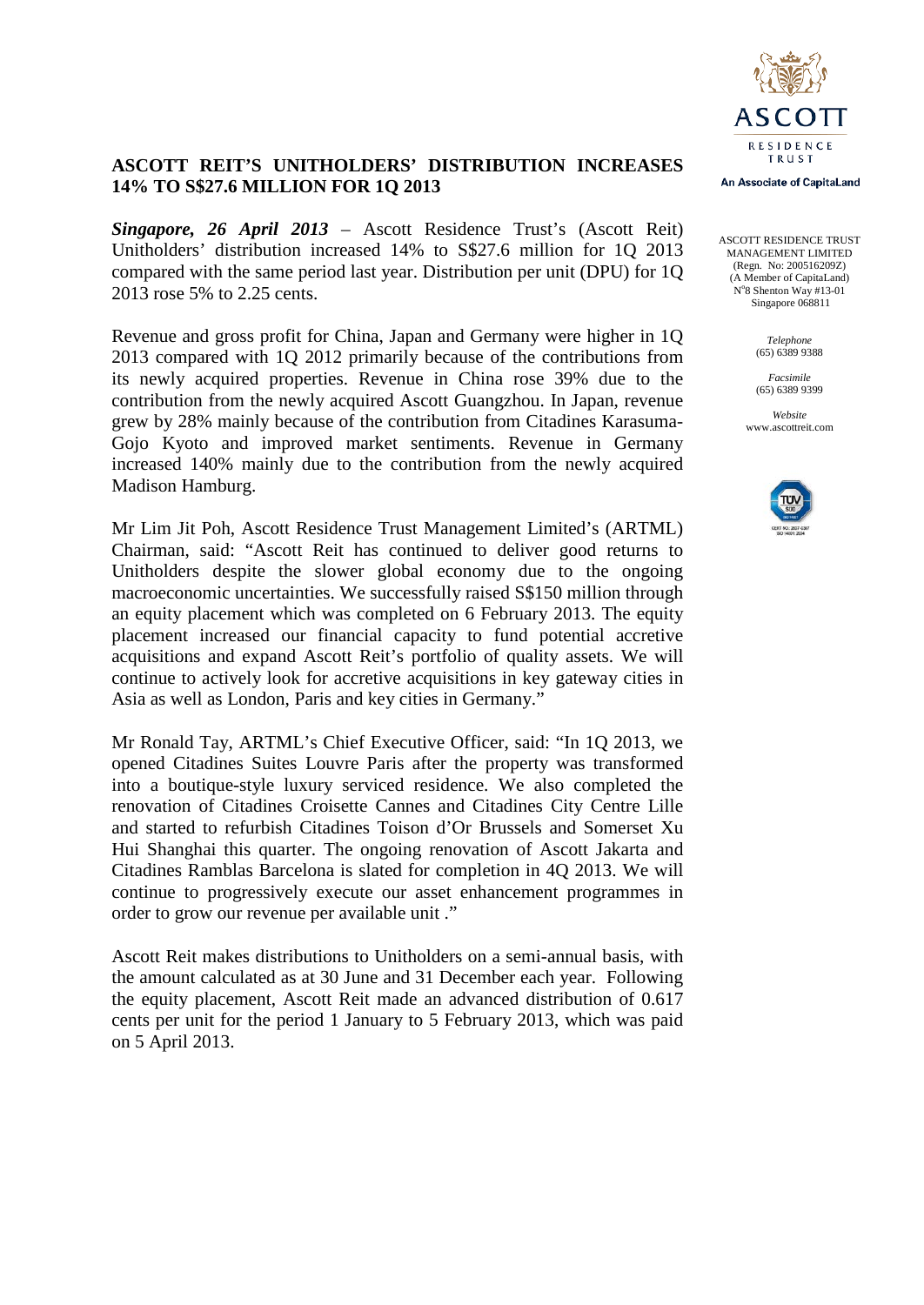# **Summary of Results**

| $19.2010 - 10.19 = 0.12$                       | 1Q 2013 | 1Q 2012 | Better/<br>(Worse)<br>$+/-$ |
|------------------------------------------------|---------|---------|-----------------------------|
| <b>Revenue (S\$ million)</b>                   | 69.2    | 71.6    | $-3%$                       |
| <b>Gross Profit (S\$ million)</b>              | 33.8    | 37.2    | $-9\%$                      |
| <b>Unitholders' Distribution (S\$ million)</b> | 27.6    | 24.2    | $+14%$                      |
| <b>DPU</b> (S cents)                           | 2.25    | 2.14    | $+5%$                       |
| <b>Revenue Per Available Unit</b>              | 124     | 138     | $-10%$                      |
| (RevPAU) S\$/day                               |         |         |                             |

#### **1Q 2013 vs 1Q 2012**

- Unitholders' distribution was higher in 1Q 2013 as it included a realised exchange gain of S\$8.1 million from the repayment of foreign currency bank loans using the placement proceeds.
- Revenue was lower mainly due to the divestment of Somerset Grand Cairnhill Singapore and Somerset Gordon Heights Melbourne in 2012 and lower contribution from Ascott Reit's existing properties, mainly those in Singapore and Japan (arising from the depreciation of JPY against SGD), partially offset by the additional revenue from Ascott Raffles Place Singapore, Ascott Guangzhou, Citadines Karasuma-Gojo Kyoto and Madison Hamburg which Ascott Reit acquired last year.
- Gross profit decreased mainly due to lower revenue, higher staff costs and depreciation expense.

For Ascott Reit's 1Q 2013 financial statement and presentation slides, please visit [www.ascottreit.com.](http://www.ascottreit.com/)

# **About Ascott Residence Trust**

Ascott Reit was established with the objective of investing primarily in real estate and real estate-related assets which are income-producing and which are used or predominantly used, as serviced residences, rental housing properties and other hospitality assets.

Ascott Reit's asset size has more than tripled to about S\$2.8 billion since it was listed on the Singapore Exchange Securities Trading Limited (SGX-ST) in March 2006. When the acquisition of the new Cairnhill serviced residence in Singapore is completed, Ascott Reit's international portfolio will expand to S\$3.2 billion comprising 68 properties with 7,431 units in 25 cities across 12 countries in Asia Pacific and Europe. Ascott Reit's serviced residences are operated under the Ascott, Citadines and Somerset brands, and are mainly located in key gateway cities such as Beijing, Shanghai, Guangzhou, Singapore, Tokyo, London, Paris, Berlin, Brussels, Barcelona, Munich, Hanoi, Ho Chi Minh City, Jakarta, Manila and Perth.

Ascott Reit is managed by Ascott Residence Trust Management Limited, a wholly-owned subsidiary of The Ascott Limited and an indirect wholly-owned subsidiary of CapitaLand Limited, one of Asia's largest real estate companies. ARTML is the winner of World Finance Magazine's "Best Real Estate Investment Fund Manager 2011" in South Eastern Asia in their inaugural Real Estate Awards.